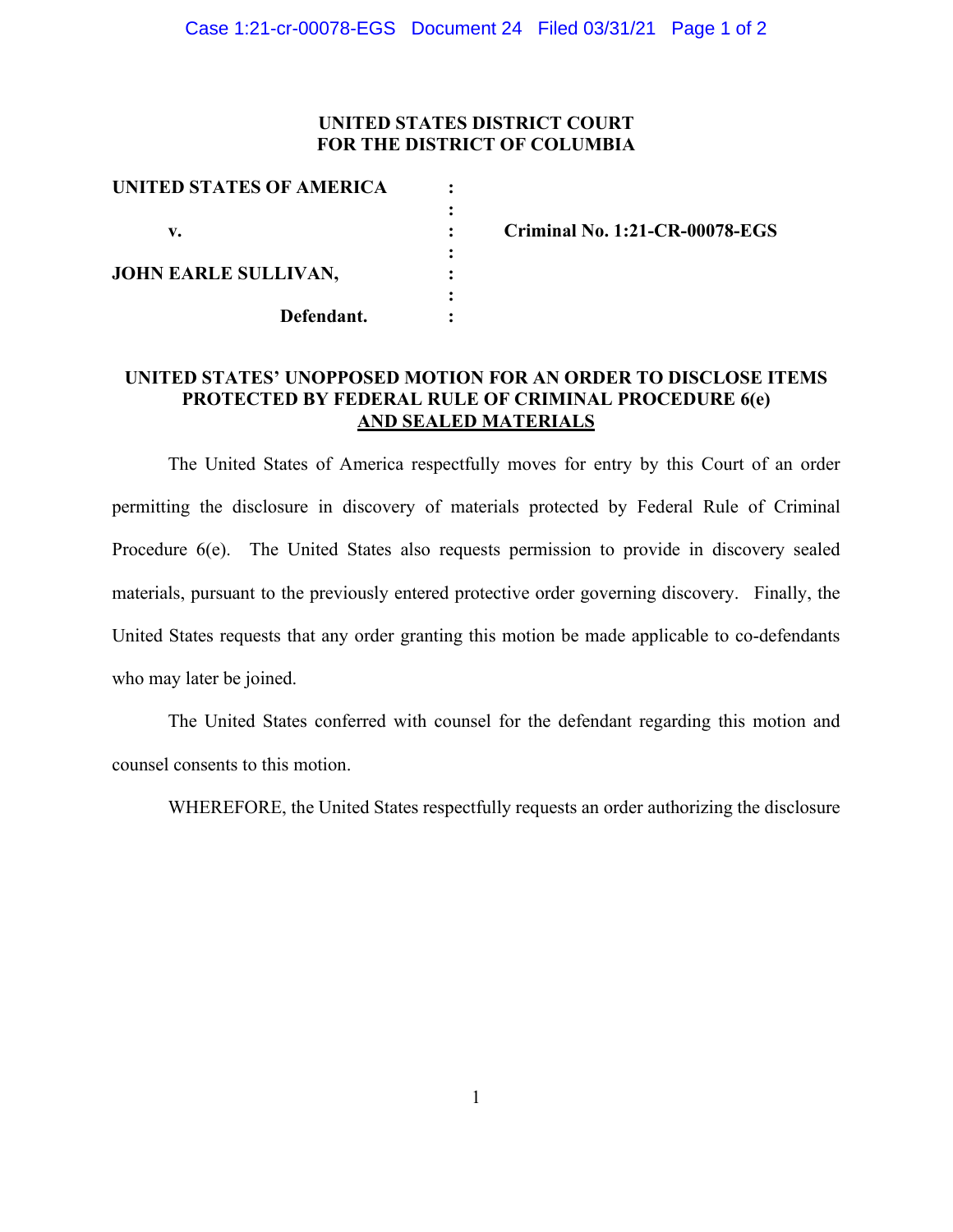in discovery of the materials described above.

Respectfully submitted,

CHANNING D. PHILLIPS Acting United States Attorney D.C. Bar No. 415793

By:

CANDICE C. WONG Assistant United States Attorney D.C. Bar No. 990903 555 Fourth Street, N.W., Room 4816 Washington, DC 20530 Candice.wong@usdoj.gov (202) 252-7849